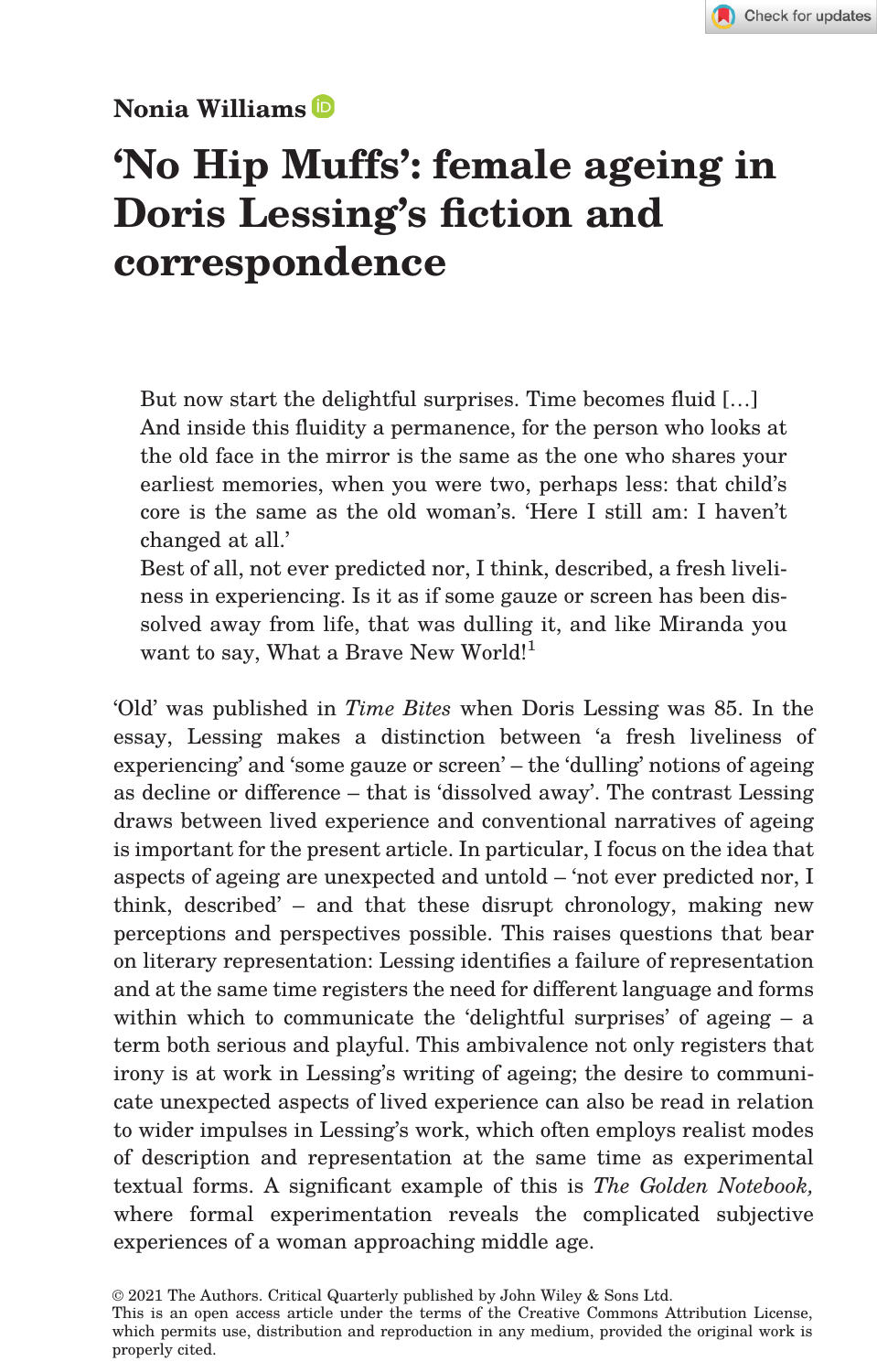The narrative of ageing as decline – a narrative that 'Old' interrogates – is articulated in texts such as Simone de Beauvoir's La Vieillesse (1970, translated as *The Coming of Age*) and has been confirmed and reinforced by subsequent stereotypes and tropes.<sup>2</sup> Diana Wallace summarises Beauvoir thus: 'The old woman is doubly Othered by gender and age'. <sup>3</sup> However, supposedly opposite 'optimistic' narratives of ageing can be equally problematic because, as Roberta Rubenstein points out, for women these are too often bound up with 'romance'. <sup>4</sup> This double bind means that while subsequent feminist responses to Beauvoir have moved discussions of female ageing on, 'it is not yet clear whether contemporary feminist authors of fiction and theory have 'named' the problem in ways that might enable women to imagine alternatives to culturally embedded scripts'.<sup>5</sup> Thus, while the wider challenge of age studies is to expose the inadequacy and paucity of such scripts, once these have been acknowledged, questions of gender and the possibility for alternative narratives come to the fore. The field of age studies, which includes scholars from a wide range of disciplines – social and natural sciences, cultural studies and philosophy – has often turned to literature for representations and narratives of ageing, as well as for thinking about alternative possibilities.6 Within this wide-ranging work, some attention has been paid to Lessing.7 Much of this, however, focus on content rather than form. In a comment reminiscent of her 1970 prologue to The Golden Notebook 'Lessing herself remarked that 'the immediate subject of Love, Again, love in old age, was surprising and shocking, and the fact that the novel has a rather complicated structure was hardly noticed".<sup>8</sup>

This article attends to how Lessing utilises narrative structure and technique to challenge stereotypes of female ageing.<sup>9</sup> I ask: what are the chronologies, forms, devices and narrative perspectives of Lessing's writing of age in her novels? How does Lessing's private correspondence complicate and add to our appreciation of ageing in her fiction? To answer these questions, I show how Lessing plays with structure, form and perspective in The Summer Before the Dark (1973), The Diary of a Good Neighbour (1983) and Love, Again (1995), $^{10}$  as well as in her 1990s and 2000s correspondence with Muriel Spark, a collection of materials that includes lively and forthright discussion of ageing and that has so far received scant attention from critics. $^{11}$ 

## Lessing's 'Late Style'

Certainly, by the time of the publication of The Diary in 1983 (originally published under the pseudonym of Jane Somers), if not before, Lessing was highly aware and critical of ageism in the publishing industry and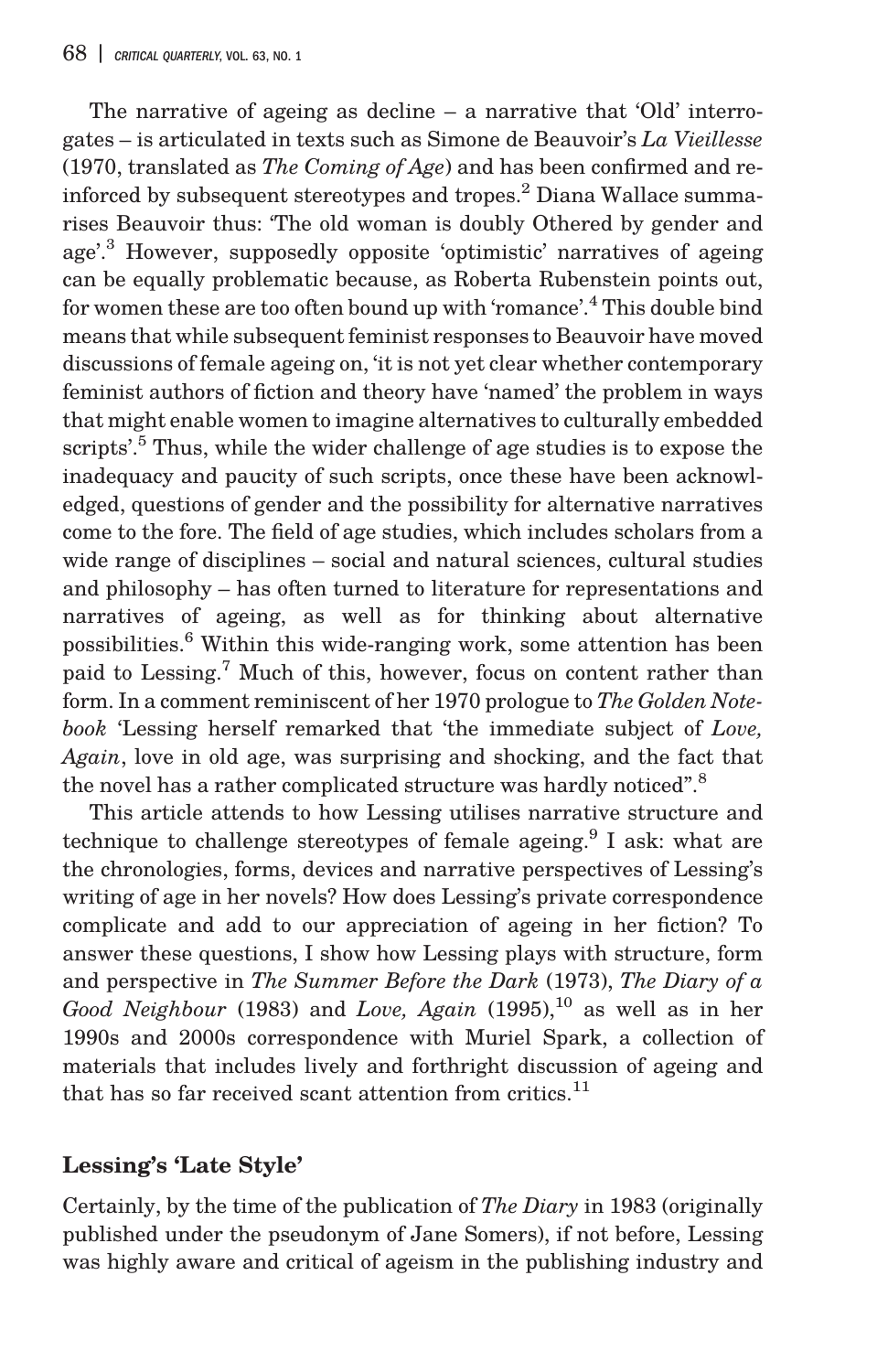beyond. The Diary is written from the perspective of middle-aged glossy magazine editor Janna and her unlikely friendship with a woman in her 90s, Maudie Fowler, who lives in poverty in a basement bedsit in London. While there has been much focus on the book's 'provocative treatment of aging, gender and the body', less attention has been given to how the 'hoax' of the pseudonymous publication raised specific questions about connections between the insidious presence of ageism and sexism in the publishing industry, the subject matter of the book, and Lessing's own position by that time as a writer in her  $60s$ .<sup>12</sup> Several critics note that publishers rejected the book because it was 'too depressing' to publish: the book focuses on ageing, the experiences of the very aged and Maudie's poverty, illness and death. As with Love, Again, the subject matter of The Diary left the 'generic and formal complexity that masquerades as naïve realism' much overlooked.<sup>13</sup> In fact, as I argue below, the generic and formal complexity of The Summer, The Diary and Love, Again is absolutely key to Lessing's critique of (gendered) ageism. Thus, I consider the novels' textual forms, motifs, structures and narrative perspectives to show how Lessing uses these both to invoke and to resist dominant narratives of women's ageing.

Both The Summer and Love, Again are written from a third-person perspective, but in both this is limited and disrupted, and narrative distance shifts and varies. Here, Lessing's 'purposeful fluctuations in narrative mode dramatize issues of focus and perception and force the reader to engage with the question of how things are seen and told'.<sup>14</sup> This is in evidence from the first page of The Summer which begins with a distanced view of its protagonist, Kate, who is as yet unnamed:

A woman stood on her back step, arms folded, waiting.

Thinking? She would not have said so. She was trying to catch hold of something, or to lay it bare so that she could look and define; for some time now she had been 'trying on' ideas like so many dresses off a rack. She was letting words and phrases as worn as nursery rhymes slide around her tongue: for towards the crucial experiences custom allots certain attitudes, and they are pretty stereotyped. Ah yes, first love! … Growing up is bound to be painful! … My first child, you know  $\ldots$  But I was in love!  $\ldots$  Marriage is a compromise  $\dots$  I am not as young as I once was. $^{15}$ 

Towards the bottom of the same page we have again, 'A woman stood on her back doorstep, arms folded, waiting for a kettle to boil.'<sup>16</sup> This indefinite, distanced, exterior and 'objective' narrative perspective is used frequently throughout the first five to six pages, reappears many times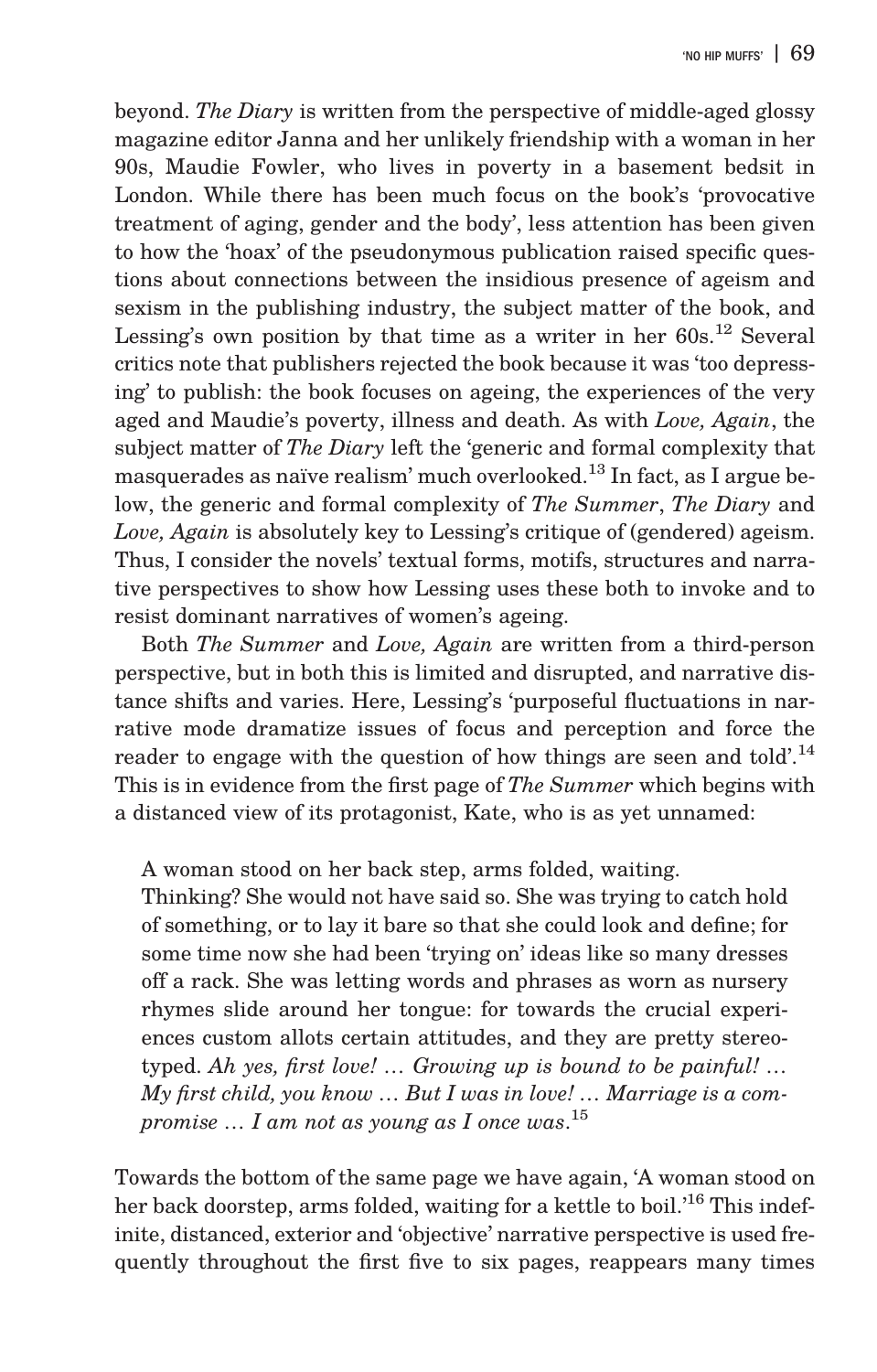throughout the book, shifting and interrupting a perspective which otherwise tracks very closely to Kate's, and is often partial and limited by free indirect style. Indeed, even in the opening passage above it is not clear who the 'Thinking?' question belongs to, whether the woman/Kate, or the narrator; or who thinks or says "trying on' ideas like so many dresses off a rack'. The ironic position of the distanced narrator is mirrored by an ironic downplaying of the book's plot and narrative trajectory – 'simply, she grew old'.<sup>17</sup> The phrases (quoted above) in italics are clichés around love and marriage of which Kate is becoming ironically sceptical: later in the novel Kate Brown will 'try on' and perform different ages and versions of femininity.<sup>18</sup> Kate's 'trying to catch hold of something' with the desire to 'lay it bare', to 'look and define', is similar to the ideas from 'Old' discussed above, where Lessing expresses an intention to dissolve away the 'screen or gauze' around ageing. In both The Summer and 'Old' there is a focus on, first, the deceptive and highly conventionalised language used to describe female ageing, and second, the desire to inhabit and move beyond existing clichéd phrases.

The opening to *Love*,  $Again$  – Lessing's exploration of love in old age – evidences similar techniques. We first encounter the novel's protagonist, Sarah, as a nameless 'woman':

The woman next door was energetically attending to something: objects were being moved about. Then she reappeared and stood looking in at the room.

Not a young woman, as it had been easy to imagine from the vigour of her movements when still half seen in the shadows. A woman of a certain age, as the French put it, or even a bit older, and not dressed to present herself, but wearing old trousers and shirt.<sup>19</sup>

Unlike Kate Brown, who begins The Summer as a housewife waiting for the kettle to boil, this woman, Sarah Durham, is a producer and playwright, a working, 'modern woman' who sits down to a word processor in her own flat.20 However, Sarah is similarly introduced from a distanced perspective – first described as 'someone […] It was a woman' only 'half seen in the shadows' – and in the opening sentence of the quotation above she is out of sight, in another room.  $21$  Similarly too, Love, Again begins with the explicit inclusion of stereotypes of women's ageing: here a memoir of 'a society woman once known for her beauty, written in old age and published when she was nearly a hundred' lies open next to the word processor. The passage from the memoir which catches Sarah's eye begins 'Growing old gracefully'; 'the way has been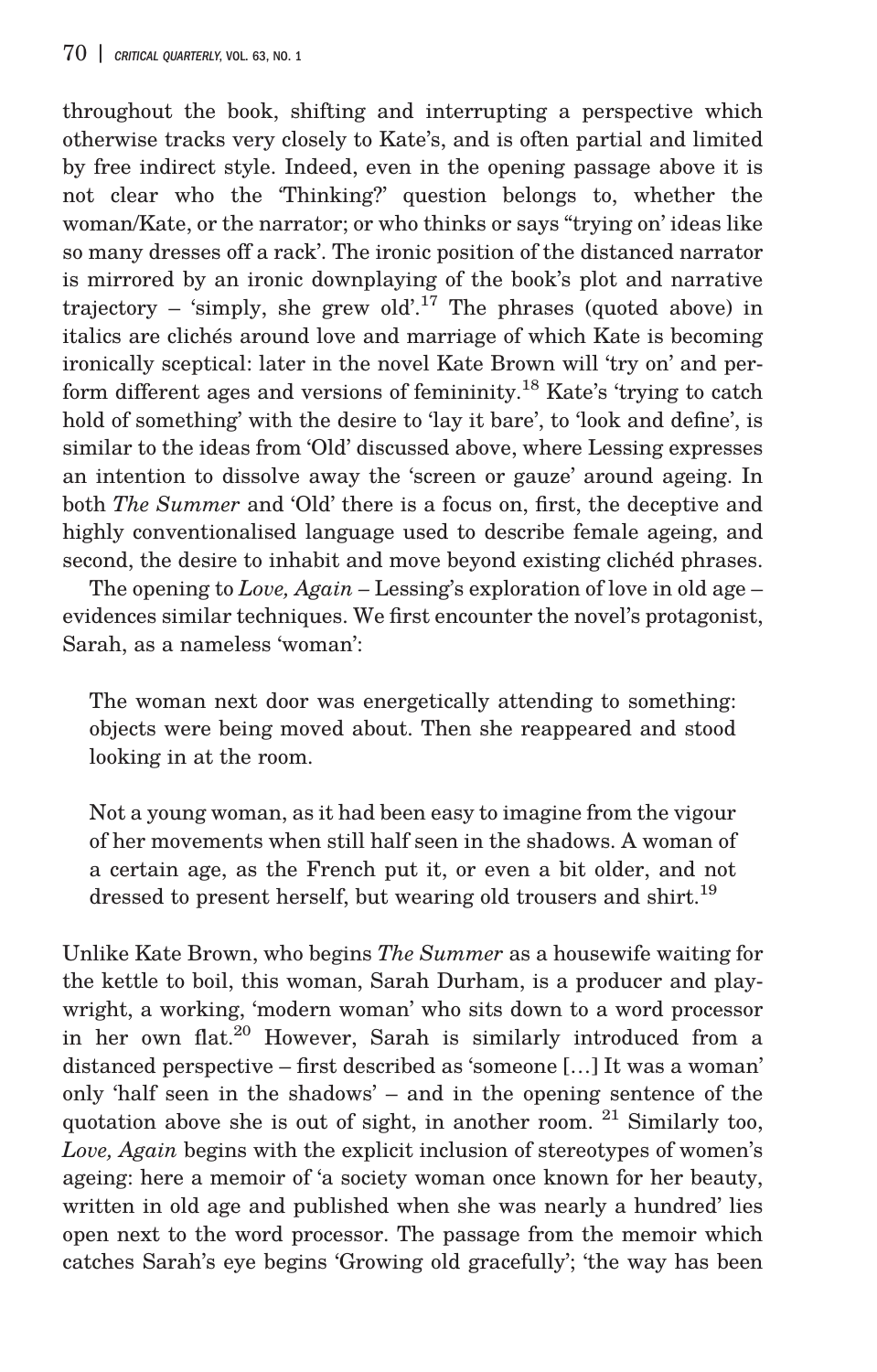signposted' thinks Sarah, 'One might say the instructions are in an invisible script'.<sup>22</sup> Some readers of Love, Again, such as Lynne Segal in her memoir Out of Time, read the novel as a realist, chronological text which reinforces cultural narratives of ageing as decline; a pessimistic warning against sexual passion in later life.<sup>23</sup> I argue, however, that Love, Again is not linear or realist but anachronistic, self-conscious and metafictional. In addition, the ironic effects of the distanced narrative perspective and inclusion of cultural stereotypes, together with the novel's play with form and perspective – including diary entries, letters, songs and lines from the play – in fact works to resist, and to offer possibilities for, reimagining and rewriting, cultural scripts.<sup>24</sup> Such a reading is corroborated by Lessing's play with narrative mode and perspective, which not only has the effect of distancing the reader from narrative events but also of creating an ironic perspective from which Sarah (and Kate in The Summer, for that matter) is able to view herself.

A further distancing and framing device, used in all three novels, is that of the mirror: 'a leitmotif in fictions of ageing'. <sup>25</sup> Segal's reading of Love, Again (and of what she claims as Lessing's wider feelings about ageing) focuses on pessimism and decline in terms of a clash – a 'problem' – between the sense of an 'unchanging inner core' and the outer evidence of the ageing body in the mirror.<sup>26</sup> However, what Segal misses is the deliberately ambivalent function of the mirror in Lessing's writing of ageing women. We might similarly misread 'Old' when Lessing remarks: 'Is it not a surprise to look in the mirrors and think: Who's that old woman?' <sup>27</sup> This could be read to suggest feelings of alienation and tension – an unpleasant 'surprise' similar to the supposedly 'surprising and shocking', 'depressing' subject matter of Love, Again and The Diary – between the ageing outer self reflected in the mirror and an unchanging inner self. Indeed, as cited in my epigraph, Lessing also writes that 'inside this fluidity a permanence, for the person who looks at the old face in the mirror is the same as the one who shares your earliest memories [...] 'Here I still am: I haven't changed at all".<sup>28</sup> What interests me here is the shift in perspective from the distancing (and ironic?) effect of 'the person' and 'the old face' in the mirror, to the first-person declaration of continuity. In my reading, Lessing is not so much claiming that either is the 'true' self, but she is instead expressing 'delightful surprise' at the incongruous copresence of the two as an example of how 'Time becomes fluid'. <sup>29</sup> In this way, Lessing's use of the mirror in 'Old' works to disrupt chronology and refuse synthesis: similarly, in Lessing's fictions of ageing, the mirror functions as an ambivalent device which, precisely because of the several selves the mirror holds in play at once, works to create ironic distance and to refuse a chronology of decline.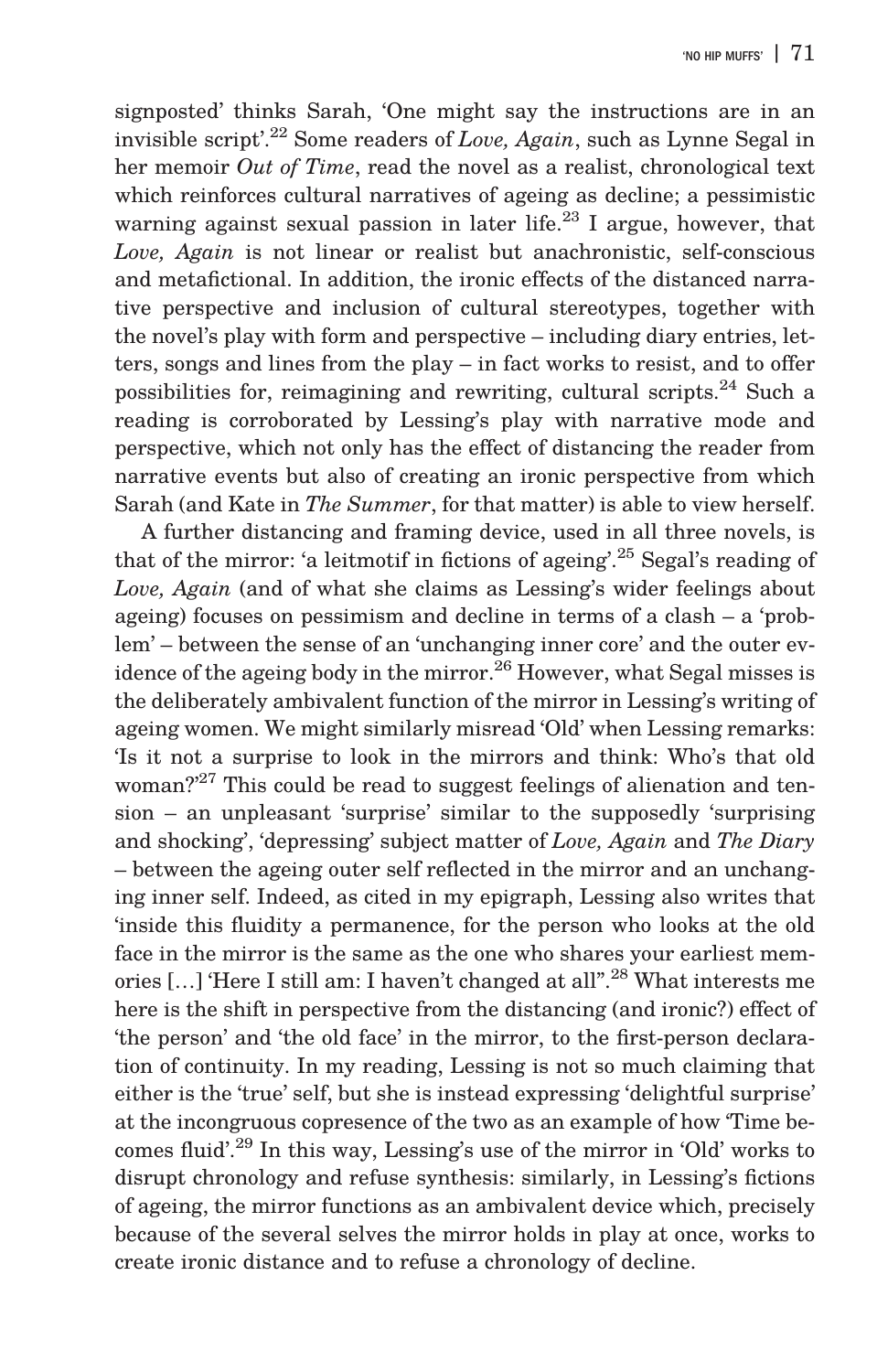This effect can be seen by comparing how the mirror is used at the end of both The Summer and Love, Again. In The Summer, Kate's changing perception of her outer body, and her growing awareness of how this is bound up with ageist and gendered expectations of the maintenance of that body, is bound up with her hair. Early in the novel the narrator remarks: 'Her hair – and now we reach the place where most energy had gone into choice – was done in soft waves around a face where a few freckles had been allowed to remain […] The hair was reddish – not dramatically so'.<sup>30</sup> Every aspect of Kate's appearance is carefully and discreetly managed and controlled, but her hair in particular signifies this. At the end of the novel, it is Kate's hair that demonstrates the significance and extent of her transformation – a transformation deliberately and brilliantly underplayed at the start with the phrase 'simply, she grew old'. <sup>31</sup> Just before she returns to her family home, Kate sees herself reflected in shop windows, 'her body was back in recognizable shape. Her face had aged. Noticeably […] Her hair – well, no one could overlook that!' $^{32}$  Kate's decision to return 'with her hair undressed, with her hair tied straight back for utility; rough and streaky, and the widening grey band showing like a statement of intent' is the outward sign of her rebellion against the cultural expectations that, as a woman, she will manage and cover up signs of ageing.<sup>33</sup>

Here, Lessing rejects the notion of the shock or upset of the ageing outer body reflected in the mirror (or window) compared to an unchanging inner core: Kate deliberately changes her outward appearance to signify her inner change. She is not alienated from her ageing body but instead accepts and realises its signifying power. It is significant that, in this novel, Lessing uses the distancing effect of Kate's reflection as the moment that the insidiously ageist and gendered cultural scripts that she has been caught up in – those stereotypes playfully reeled off on the novel's opening page – are most starkly revealed.

Kate stood in front of the long mirror looking at the slim decorative woman […] and flung off the dress, put on one of those that folded and sagged, shook her hair out, and walked out into the evening. And again she might have been invisible.<sup>34</sup>

Lessing stages the moment when Kate becomes insistently aware of what effects the difference between her cultural visibility and invisibility as one that unfolds in front of the mirror. Indeed, throughout that afternoon, Kate changes into 'Mrs Brown' and back again, seeing herself from the outside and observing how others see her. This works to refuse the notion that the mirror shows an essential 'true' self, or an outer body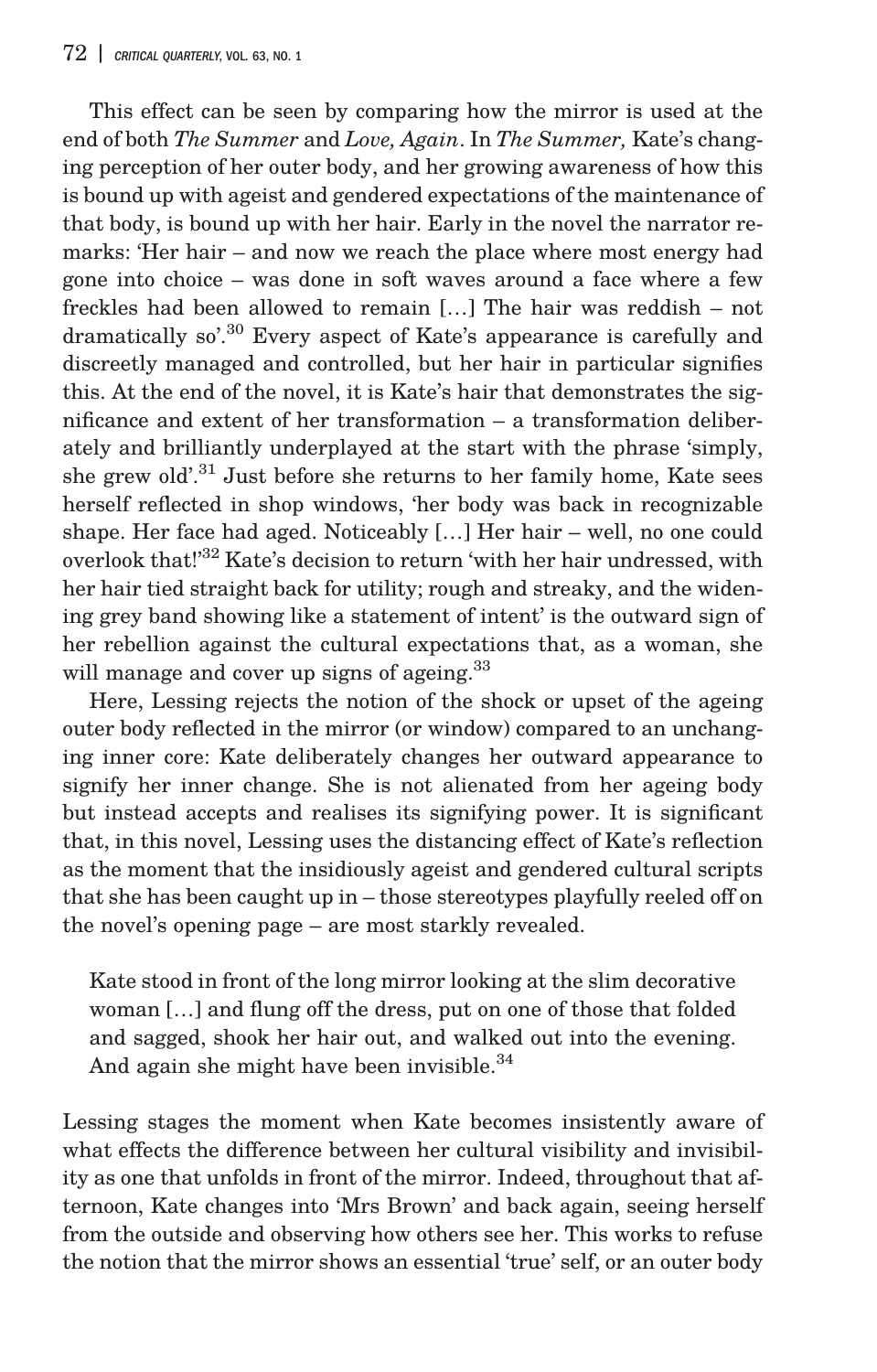that is incongruous with the inner; instead the mirror enables Lessing to stage and make explicit the performativity of the self.<sup>35</sup>

In Love, Again it is also a mirror which shows Sarah and the reader that, across the course of this novel (as in The Summer), its protagonist has aged:

Sarah is looking into her mirror, just as on the evening when we first saw her. At first glance she has not much changed, but a closer look says otherwise. She has aged by ten years. For one thing her hair, which for so long remained like a smooth dulled metal, now has grey bands across the front. She has acquired that slow cautious look of the elderly, as if afraid of what they will see around the next corner <sup>36</sup>

My suggestion is that what might seem a rather bleak image of ageing – and the description of Sarah's hair here is notable, which unlike Kate's mark of defiance and refusal instead reveals a more unconscious ageing process – is characteristically made ambivalent by remarks further on in the same paragraph: 'Sarah has changed, and so have the rooms she lives in […] What had seemed so difficult for years became easy. In came the painters, and soon her walls blazed white.<sup>37</sup> Despite the pessimistic description of ageing offered by the mirror image, Sarah's ageing energises as much as constricts her – like Lessing's 'fresh liveliness of experiencing' – enabling a clearing of the material clutter and accumulations of her past and a transformation of her living space which seemed impossible at the novel's start, despite the 'vitality' of the 'handsome apparently middle-aged woman with a trim body' that Sarah's two mirrors seemed to reveal. $^{38}$  Thus in both *The Summer* and *Love*, *Again*, ageing in some ways liberates Kate and Sarah, and my suggestion is that Lessing uses the device of the mirror to reveal this.

The disruptive effects of Lessing's use of ironic narrative perspective and the mirror are also present in The Diary. For much of this novel, Janna is like the early version of Kate in The Summer. Her bathing and self-care routine, her beautiful, expensive and bespoke clothing, are seen by Janna as necessary – in the face of Maudie's dying she realises that these act as 'my medicine and my oblivion'.<sup>39</sup> While still working full time and regularly visiting Maudie (first at home and then in hospital), however, Janna finds herself less and less able to attend to her clothing and appearance. When she goes part time, Janna 'looked forward, now I have more time, to getting my clothes up to the mark'; however when she 'stood in front of the glass in my best suit', Janna realises that 'the problem is, if I have the time now for my style, I do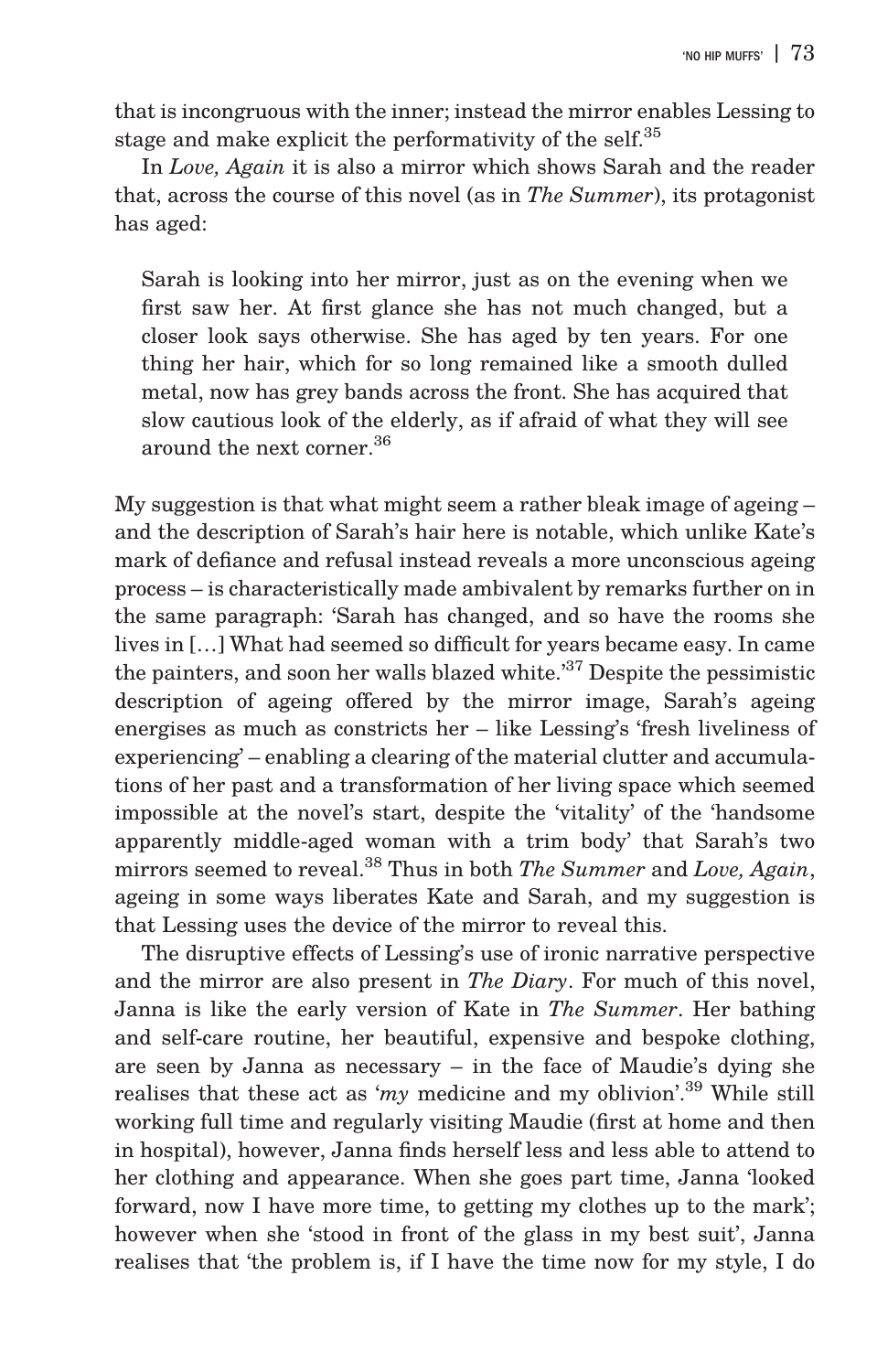not have the inclination.' <sup>40</sup> Despite her horror of the 'trap' and 'tired slovenliness' of old age – 'after all, I am in my fifties, hardly time to abdicate', she quips – Janna increasingly neglects her previous immersion in and care for immaculate style and appearance. $41$ 

The textual form of *The Diary* particularly reveals how Lessing uses narrative forms and techniques to create new perspectives and perceptions and resist cultural narratives of ageing. As the examples above demonstrate, Janna's first-person diary charts her changing and ambivalent attitudes towards ageing. Janna's depiction of her own experience of ageing, which moves between intimacy and distance, is always, however, in dialogue with her observations of, increasing entanglement with and imaginative inhabiting of, Maudie's agedness. This creates a continual interplay between intimacy and distance, and the effect is that in The Diary Janna's narration of ageing is always relational; Janna's narrative perspective and experiences of ageing are always outside of Maudie's experience of agedness and dying and yet in relation to it. This relational aspect of The Diary – the play with distance and intimacy that this creates, and the resulting ambivalence of the relationship between Janna and Maudie – is central for thinking about the complexity of Lessing's writing of ageing in this novel. Details such as Janna's frank descriptions of her repulsion at Maudie's living conditions, her initial description of Maudie as 'an old witch', 'a tiny bent-over woman, with a nose nearly meeting her chin', can make it hard for the reader to ascertain whether the text is resisting or perpetuating problematic and ageist stereotypes.<sup>42</sup> While some critics offer a generous reading of Janna's commitment to Maudie, others read their relationship with far more caution, contending that Janna uses Maudie to deflect focus away from her own ageing body.<sup>43</sup> It is certainly significant that Maudie is only ever 'described' from Janna's perspective. In this, Janna's (and the reader's) simultaneous attempt and failure to 'imaginatively inhabit' Maudie's perspective interrogates the very possibility of describing ageing from the outside – as Lessing puts it, 'not ever predicted nor, I think, described' – and reinforces the central role of form in Lessing's novels on ageing.<sup>44</sup>

Although the day-by-day aspect of a diary could result in a reinforcement of linear chronology, the episodic sections of Janna's diary instead work to resist a clear sense of time and progression. In particular, when Janna records Maudie's memory narratives with titles such as 'A Happiness' or 'Maudie's Very Bad Time', the effect enables time to 'become fluid' because the episodes are narrated in such a way that disrupts – is disinterested in, even – the chronology and timing of the events that are recounted. This is especially the case with Maudie's narration of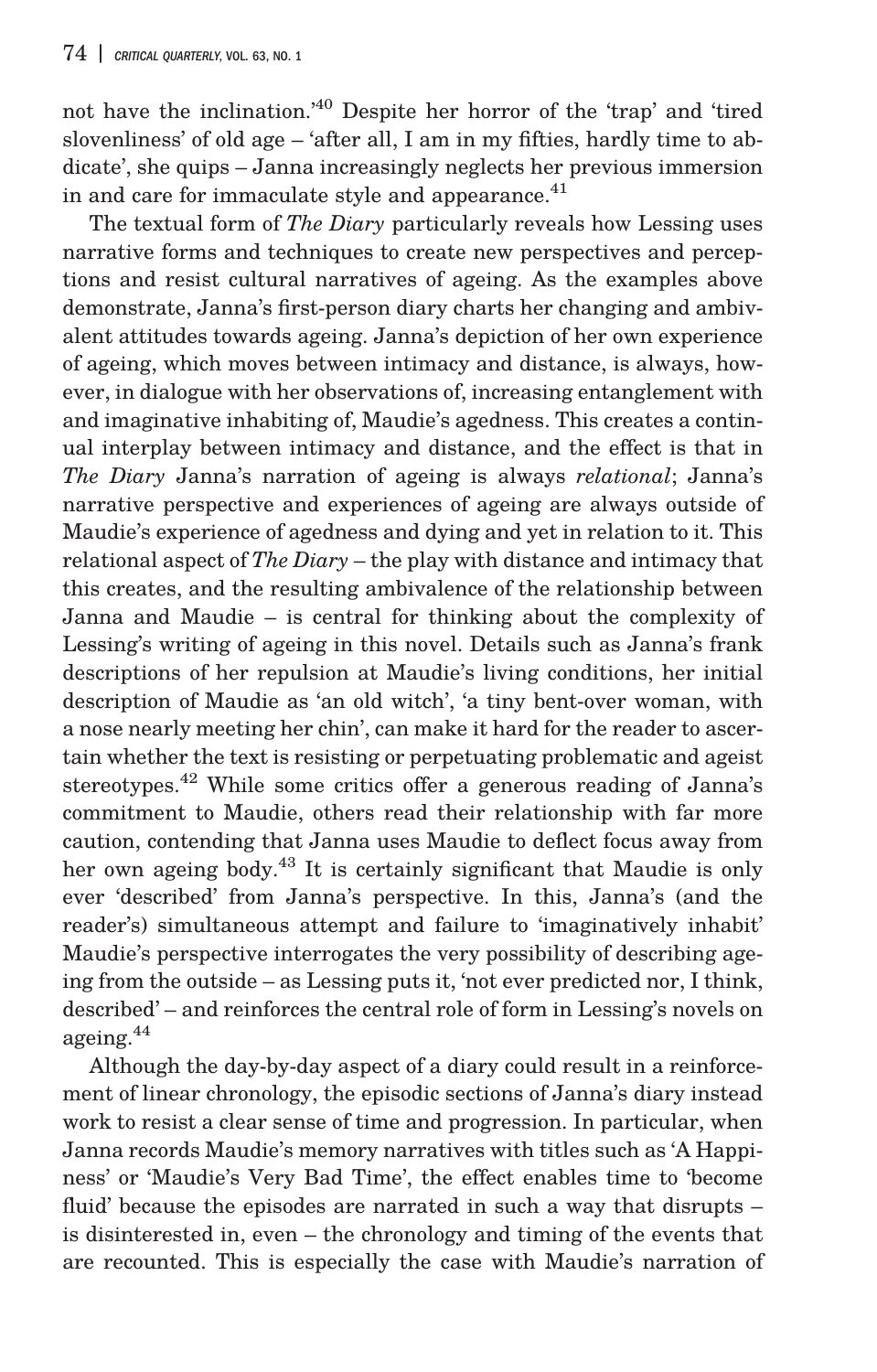her childhood and earlier life. Janna's initial response to such memories is to try to ascertain where and when the events happened, until she realises that this is not the point at all:

'How old were you, on the swing, Mrs Fowler?'

'Oh, I must have been five, six. … '

None of it adds up […] I ask, but she doesn't like to have a progression made, her mind has bright pictures in it that she has painted for herself and has been dwelling on for all those decades.<sup>45</sup>

Maudie's narratives refuse linear time: Janna cannot insert Maudie into linearity, not only because the fragments and inconsistencies in her memory narratives contradict attempts to build a chronology, but because 'progression' is not the point. The slippery and disruptive effects of this, in terms of attempts to tell a life, perhaps explains why Janna later writes 'Maudie's relentless life' up as a 'gallantly light-hearted' escapist historical fiction titled Milliners rather than as serious biography or history.<sup>46</sup> So, one way that ageing can transform narrative structure – and this is certainly evidenced in the episodic form of Maudie's memory narratives – is in terms of a perception of time that is 'fluid': 'simultaneous rather than sequential and [...] antilinear'.<sup>47</sup> Despite the unflinching depiction of Maudie's poverty and ailing physical body in the descriptive content of the novel, the simultaneity of the episodic diary form works to resist linear narratives of decline. Thus, Lessing's late style, as deliberately anachronistic and as working to refuse synthesis, is a good illustration of where the so-called 'depressing' content of Lessing's writing of ageing is juxtaposed with, and therefore disrupted by, a complex narrative perspective and playful structure.<sup>48</sup>

### 'No Hip Muffs'

In Lessing's correspondence with Muriel Spark (mostly written between 1996 and 2006), the two novelists negotiate and construct their identities as ageing women writers by using similar techniques to those used in Lessing's fiction, such as ironic distance and episodic form. Unlike the ambivalent dialogue created in The Diary, between Janna's perspective and Maudie's agedness, the correspondence between Lessing and Spark constructs a dialogue born out of shared experience. Given this, we might expect the correspondence to communicate what ageing feels like, whereas The Diary – as well as in The Summer and Love, Again, as demonstrated by the significance of the mirror device – is primarily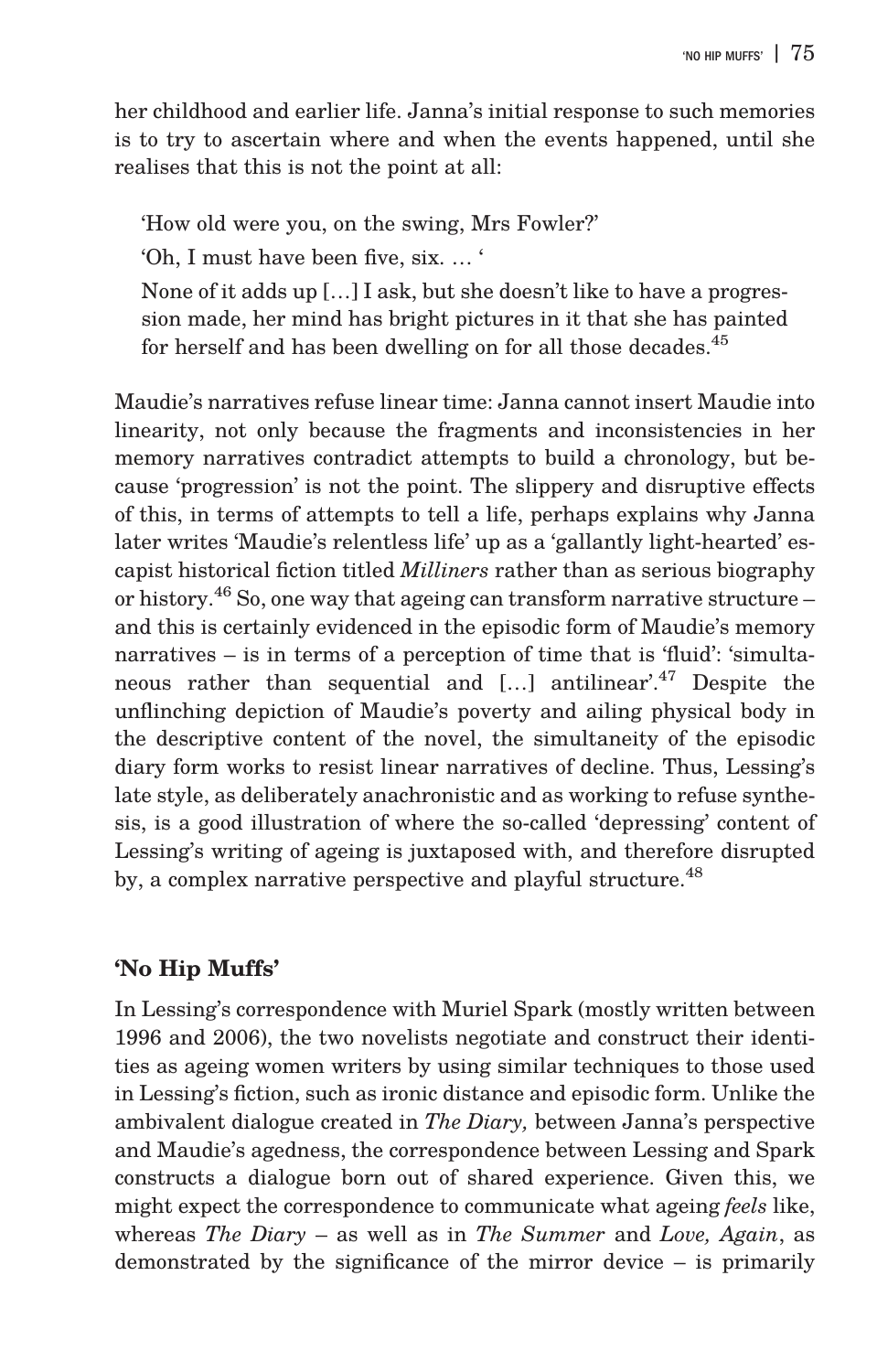concerned with what ageing looks like. However, the correspondence between Lessing and Spark remains preoccupied with what ageing looks like, focussing on how the female experience of ageing involves a tension between the demands of the ageing body, at the same time as the continuing demands on women of the external gaze – the expectation to look good on television, and to maintain a slim figure, for example. In this way, Lessing's correspondence with Spark is a particularly historically charged and gendered one, in terms of how it exposes women's experience of being simultaneously – and especially so where the question of ageing is concerned – both physical body and spectacle.

In their correspondence – as with Lessing's novels – Lessing and Spark are preoccupied by their ageing bodies, and they employ ironic distance to imagine and critique how ageing female bodies are stereotyped and viewed. The correspondence contains a litany of ailments: Lessing is diagnosed with osteoporosis; Spark has shingles; Lessing has a fall; Spark fractures her spine; Lessing has lumbago; Spark has pleurisy; Lessing suffers from a mini-stroke; Spark's sight is failing; Lessing has pneumonia; Spark has a fallen bladder; Lessing has, as she puts it, 'what they called gastroenteritis but what we call the shits'. <sup>49</sup> 'Everyone I know seems to be ill', Lessing writes. 'Is that a definition of being old? I simply cannot believe that once so long ago I was so carelessly healthy.' <sup>50</sup> In another: 'I hope you are well, Muriel', Lessing writes, 'That is really the only question. […] I am experiencing various symptoms of old age. Like – but how boring it all is, the carcass.' <sup>51</sup> The cumulative effect of their correspondence is to insist that the ageing and ailing body demands attention and cannot be ignored. Given this, we might be tempted to read the correspondence as reinforcing cultural narratives of ageing as decline. However, Lessing and Spark are keenly aware of how the ageing body is constructed as a problem, and the cumulative effect of the dialogic form and ironic tone of their writing resists more than reiterates such a position. Of course, the reality of the difficulties of the ageing body is significant – and we might be reminded of the relentless demands of the soiled and abject body in Janna's imagining of 'Maudie's day' here<sup>52</sup> – but so too is the humour which disrupts and critiques the reductive focus on ageing solely as decline. In this way, the distanced ironic tone – and indeed the fragmented and episodic form – of the correspondence works in a similar way to the episodic form in *The Diary* in the desire to disrupt chronology and to utilise the mode of the writing in order to disrupt chronology and create a complex and ambivalent picture of ageing.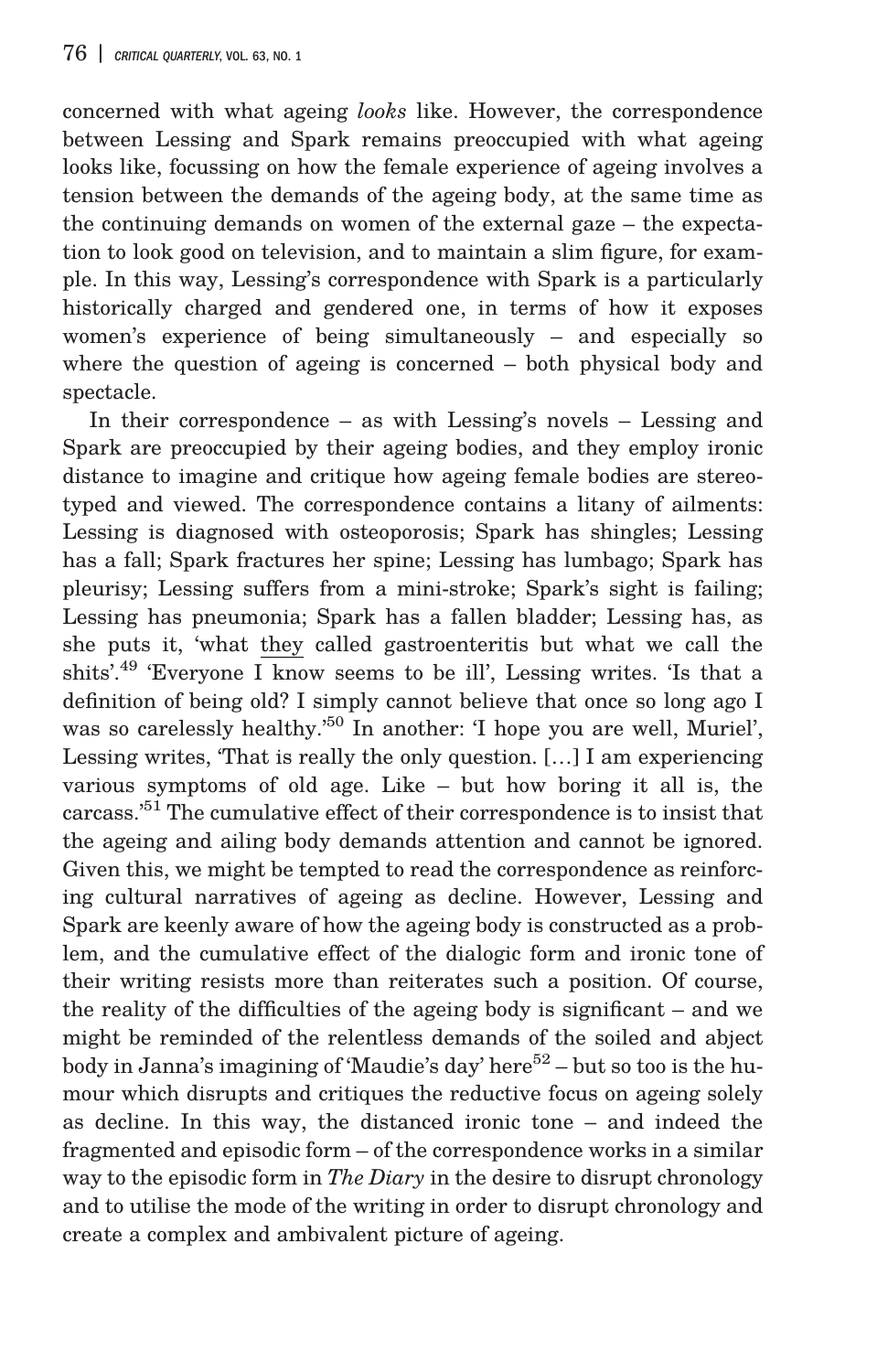In particular, the correspondence focuses on the gendered nature of ageist scripts and the continuing demands on women of the external gaze. In the examples below, the interplay of dialogic sympathy and ironic distancing has the effect of expressing both humour and ambivalence about the ageing female body. The complexity of how ageing is written in terms of form, perspective and content works to complicate and refuse notions of ageing as decline:

I have been diagnosed with 'advanced' osteoporosis. When you see that written down, it strikes fear into the heart. But then appears the comedy. The specialist, without any sense that she remembers she is a woman, says we should wear hip muffs. Rather like a Vivienne Westwood fantasy I suppose. I said to her, But you know no woman would ever wear hip muffs. She then. 'But my dear … 'At your age ...' No hip muffs.<sup>53</sup>

Humour, critique and pathos are at play here: the 'comedy' of the situation is overtly named as such. Lessing's mention of Vivienne Westwood wittily frames the 'hip muffs' as a fashionable, desirable 'feminine' accessory. The 'specialist', in Lessing's terms, has no sense 'that she remembers she is a woman', and Lessing herself is seen as having outlived her feminine identity; she is instead a thing, a 'carcass' with hip muffs. The shock of the diagnosis is enhanced by the absence of empathy: at the same time, the 'humour' of the situation comes from the distanced perspective as well as the notion of femininity as a performance, bound up with clothes and fashion. In a later fax Lessing writes:

You do have the most diabolical luck. If you had a cancer then you should be thin, like Bette Davis when clearly she had a twenty inch waist. Perhaps that is another myth. All last summer I was afflicted with various bugs and beasties, there was a doctor, who I maintain was hysterical, and obsessed, was sure I had cancer because I had lost weight. The reason for that was that I hadn't eaten anything due to one of the bugs removing my ordinary sense of taste, so that every mouthful was so strong I couldn't bear to put anything in my mouth. This particular symptom is not in their list of symptoms and no doctor believed me.<sup>54</sup>

The notion of a female desire for film-star thinness is darkly ironic here – that cancer might be OK if it means the body of Bette Davis. Playfulness is also present in the inversion whereby Lessing says that the doctor was hysterical, deploying a gendered trope in order to mock the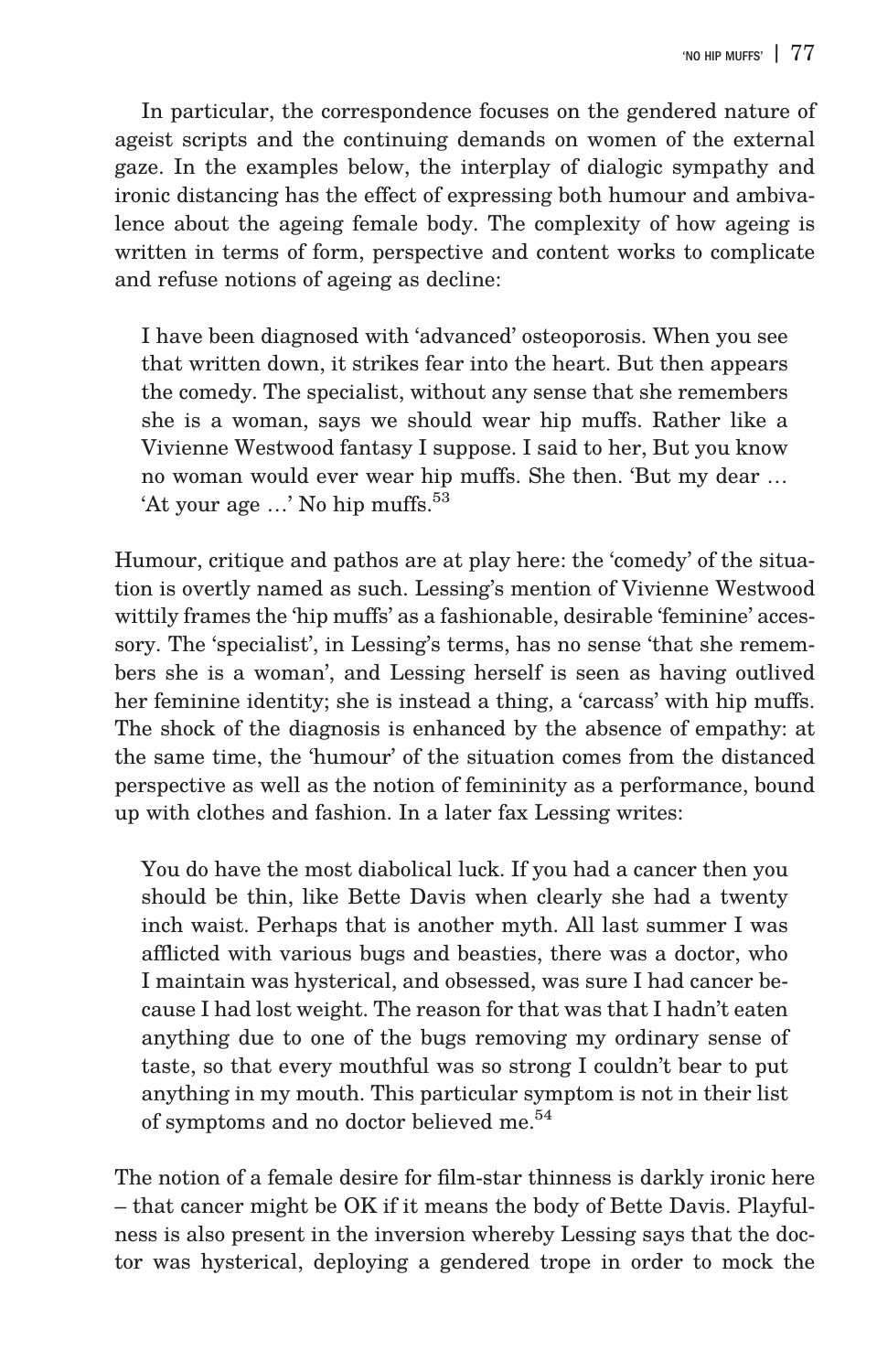doctor's inadequacy. The fact that Lessing's own sense of the reason for her thinness is actually correct but dismissed because it is not in 'their list of symptoms', shores up the suspicion that one's authority and sense of what's going on might no longer be seen as useful or valid and might be questioned and dismissed because of age: at the same time, the wit, confidence and complexity of the writing rejects and refuses such assumptions. In addition, Lessing again articulates femininity as a performance, as something tried on or worn 'like so many dresses of a rack', to borrow the term from the opening passage of The Summer.<sup>55</sup> This calls into question the extent to which, in their correspondence, Lessing and Spark are themselves knowingly 'performing' their identities as old ladies. There is a sort of performative naughtiness here, alongside a rebellion against that fact that their bodies are increasingly being exposed both on television and to doctors, for example: their humorous and ironic exchange is more politically charged than it perhaps at first appears.

The correspondence between Lessing and Spark thus significantly adds to our appreciation of the complex and multiple view of ageing put forward in Lessing's late style in her fiction. Reading these texts together, as I have shown, facilitates a sustained consideration of how, when imagining as well as experiencing ageing and old age, Lessing uses ironic distance, humour and play – with form, structure, perspective and technique – as a mode through which to complicate and resist cultural norms and clichés. In particular, the gendered nature of ageing in both the novels and correspondence, and in Lessing's essay 'Old', lies in the extent to which ageing women continue to be subjected to the gaze or the mirror. The particular dialogic form of the correspondence, however, is distinct from the range of forms and structures that Lessing uses to resist stereotypes of ageing in her novels. Archive correspondence – and the letters and faxes between Lessing and Spark are no exception – is often partial and incomplete because of how correspondence materials are separately housed in each recipients' archive, and reading between items of correspondence is always a process of negotiation and ambivalence.56 And, although Lessing creates in some ways a similar ambivalence and instability in The Diary, for example, where the form is dialogic in terms of Janna's attempts to imagine Maudie's ageing, the correspondence between Lessing and Spark narrates a shared experience of ageing not found in the fiction. Lessing's free indirect-narrative perspectives in The Summer and Love, Again, and Janna's first person in The Diary, are all positioned sometimes close to but always outside of the experiences of ageing, particularly that of abject old age. In contrast, the cocreated text of Lessing and Spark's correspondence is located within shared experience, able to express the 'delightful surprises'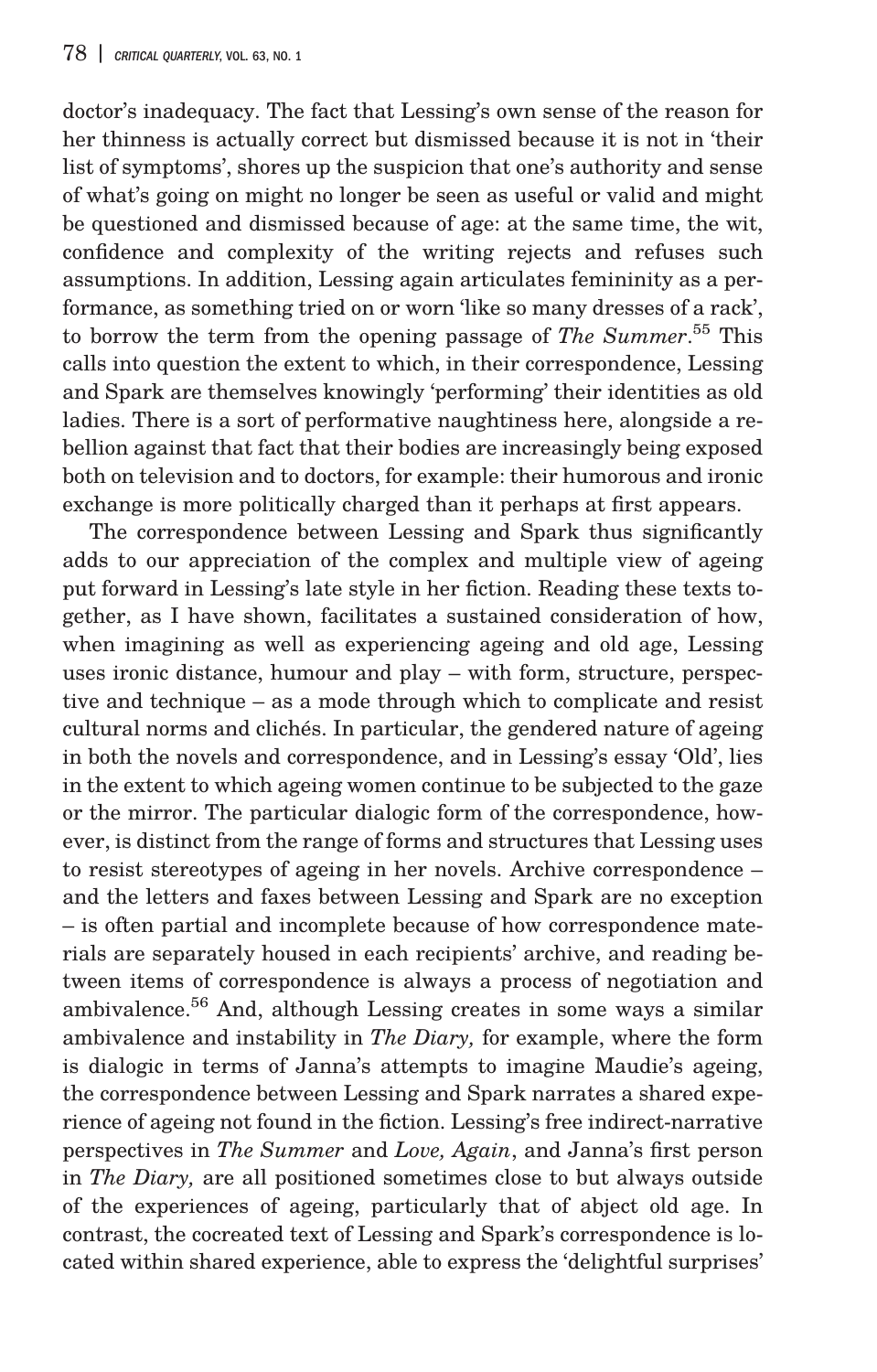and 'liveliness of experiencing' of ageing in a manner which Lessing never quite predicts or describes in her fiction. Yes, like Lessing's fiction, the correspondence disrupts chronology, is episodic and ironically distanced; it is also, however, born out of mutual experience and sympathy and created through negotiation. In this way, I suggest, while Lessing's novels employ a range of fictional forms to interrogate and expose the inadequacy and paucity of gendered cultural scripts of ageing, the correspondence begins to offer an alternative and more constructive – although not always positive – and even more politically charged depiction and understanding of the ageing female body.

### **Notes**

- 1 Doris Lessing, 'Old', Time Bites (London: Harper Perennial, 2005), p.216.
- 2 For Helen Small's useful summary of Beauvoir's pessimism, and her argument for the continuing relevance of The Coming of Age, see introduction to The Long Life (Oxford: Oxford University Press, 2010), pp.11-15.
- 3 Diana Wallace, 'Women's Time': Women, Age, and Intergenerational Relations in Doris Lessing's The Diaries of Jane Somers', Studies in the Literary Imagination, Georgia State University, 39.2, Fall 2006, p.43.
- 4 Roberta Rubenstein, 'Feminism, Eros, and the Coming of Age', Frontiers: A Journal of Women Studies, University of Nebraska Press, Volume 22, Number 2, 2001, pp. 1-19, p.3.
- 5 Rubenstein, p.3. Similarly, Wallace remarks that 'Even within feminism ageism has proven difficult to confront.' 'Women's Time', p.43.
- 6 A prominent figure in the field, Margaret Gullette, has used the term 'age studies' since as early as 1993, as she notes in Aged by Culture (Chicago: University of Chicago Press, 2004), p.202, n.21. Nick Hubble and Philip Tew's recent Ageing, Narrative and Identity: New Qualitative Social Research (London: Palgrave Macmillan, 2013) considers lifenarratives, memoir and fiction as a way of understanding and interrogating dominant narratives of ageing. This book and, for example, Gullette's Aged by Culture and Small's The Long Life, are both hopeful and cautious about the possibilities of literature for rethinking such stereotypes. Gullette points out the risks of the realist 'Bildungsroman' and articulates the need for different kinds of form and perspective for reimagining cultural narratives of ageing; see Aged by Culture pp.64-67 and p.157 in particular.
- 7 For example: Maricel Oró-Piqueras, 'Narrating ageing: Deconstructing negative conceptions of old age in four contemporary English novels', Journal of Aging Studies, 27 (2013), pp. 47-51; see also Oró-Piqueras, 'The 'Dys-Appearing' Body in Doris Lessing's The Diary of a Good Neighbour and Margaret Forster's Have the Men Had Enough?', Societies 2012, 2, pp.270-285; Sima Aghazadeh, 'Ageism and Gender Performativity in The Summer Before the Dark', Doris Lessing Studies, Vol.34, 2016. See also the 2004 special issue of Doris Lessing Studies, 'Coming to Age'. Literary scholarship considering Lessing's writing of ageing include books such as Adventures of the Spirit: The Older Woman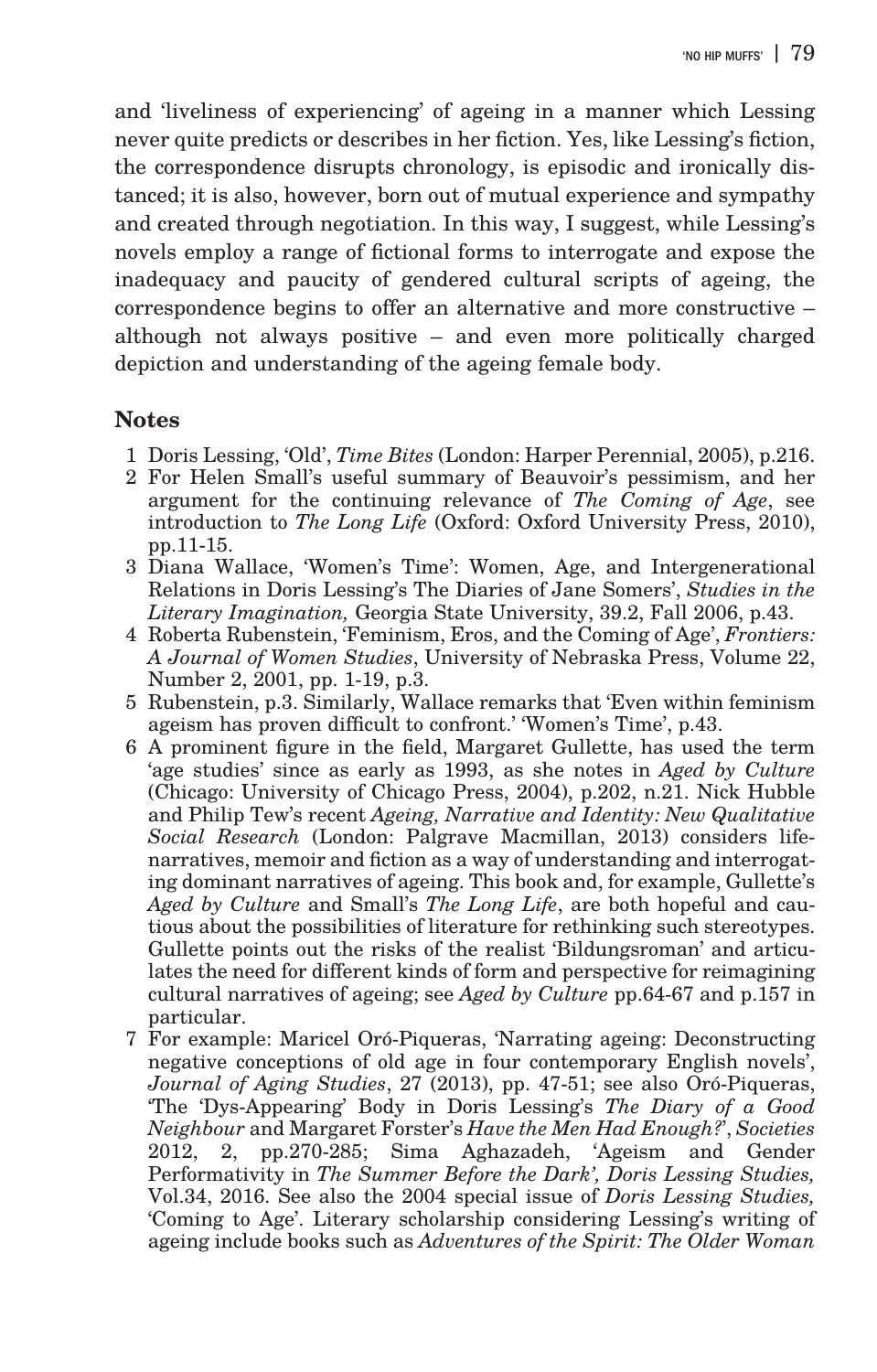in the Works of Doris Lessing, Margaret Atwood, and Other Contemporary Writers, ed. Phyllis Perrakis, and Zoe Brennan's The Older Woman in Recent Fiction.

- 8 Susan Watkins, "Summoning Your Youth at Will': Memory, Time, and Aging in the Work of Penelope Lively, Margaret Atwood, and Doris Lessing', Frontiers: A Journal of Women Studies, University of Nebraska Press, Volume 34, Number 2, 2013, pp. 222-244, p.238.
- 9 In this, my comparative work across several of Lessing's texts extends Watkins's claim that in Love, Again, Lessing: 'takes the aging process as a challenge to be addressed in new narrative structures and techniques.' 'Summoning Your Youth at Will', p.225.
- 10 Subsequently referred to as The Summer, The Diary, and Love, Again.
- 11 Lessing's archive is held in the British Archive of Contemporary Writing at the University of East Anglia; Spark's archive is at the National Library of Scotland.
- 12 For Wallace, both novels of The Diaries of Jane Somers were 'taboo breaking' in their depiction of old age, 'Women's Time', p.44.
- 13 Watkins, 'Summoning Your Youth at Will', p.238; Watkins, Doris Lessing (Manchester: Manchester University Press, 2010), pp.96-97, pp.109-110.
- 14 Watkins, 'Summoning Your Youth at Will', p.231.
- 15 Lessing, The Summer Before the Dark (London: Paladian Books, 1990), p.5.
- 16 Lessing, The Summer, p.5.
- 17 Lessing, The Summer, p.9.
- 18 Aghazadeh's article, 'Ageism and Gender Performativity', excellently articulates how, in Kate's 'trying on', the novel subverts notions of the 'naturalness' of both ageing and gender.
- 19 Lessing, Love, Again (London: Flamingo, 1997), p.1.
- 20 Lessing, Love, Again, p.2.
- 21 Lessing, Love, Again, p.1.
- 22 Lessing, Love, Again, pp.3-4. Rubenstein discusses how the narrative of Love, Again is haunted by literary 'scripts' such as 'shadows of The Waste Land and of the loveless, emotionally stranded J. Alfred Prufrock [which] insinuate a narrative of physical deterioration and decline', 'Feminism, Eros, and the Coming of Age', p.6.
- 23 See Segal, Out of Time, pp.107-111.
- 24 My reading chimes with Rubenstein's claim that the 'imaginative explorations of deeply imbedded, and conflicting, cultural scripts associated with desire and decline' in *Love*, *Again* 'enable<sup>[5]</sup> us to imagine women's capacity for emotional renewal and growth during and beyond midlife'. 'Feminism, Eros, and the Coming of Age', p.15.
- 25 Brennan points out that, of course, the mirror image the wrinkles and age spots of the outer body – neglects the fact that the inner body's health is key; Maudie's battle with cancer in *The Diary* is her example, The Older Woman in Recent Fiction. see; p.202, p.82, p.119.
- 26 Segal, Out of Time, pp.110-111
- 27 Lessing, 'Old', p.215
- 28 Lessing, 'Old', p.216
- 29 Lessing, 'Old', p.216
- 30 Lessing, The Summer, p.11
- 31 Lessing, The Summer, p.9